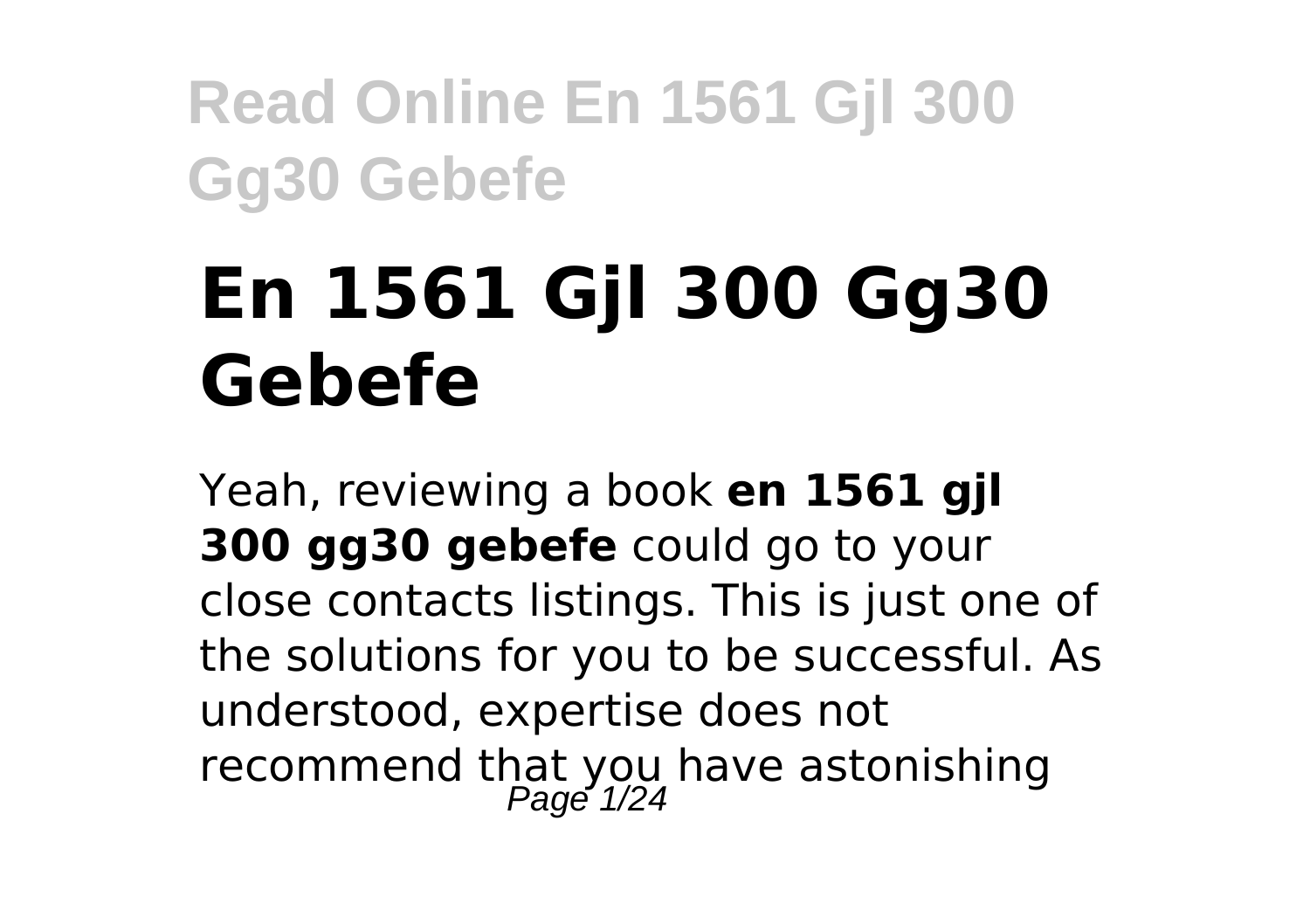points.

Comprehending as without difficulty as treaty even more than further will present each success. next-door to, the revelation as well as perspicacity of this en 1561 gjl 300 gg30 gebefe can be taken as well as picked to act.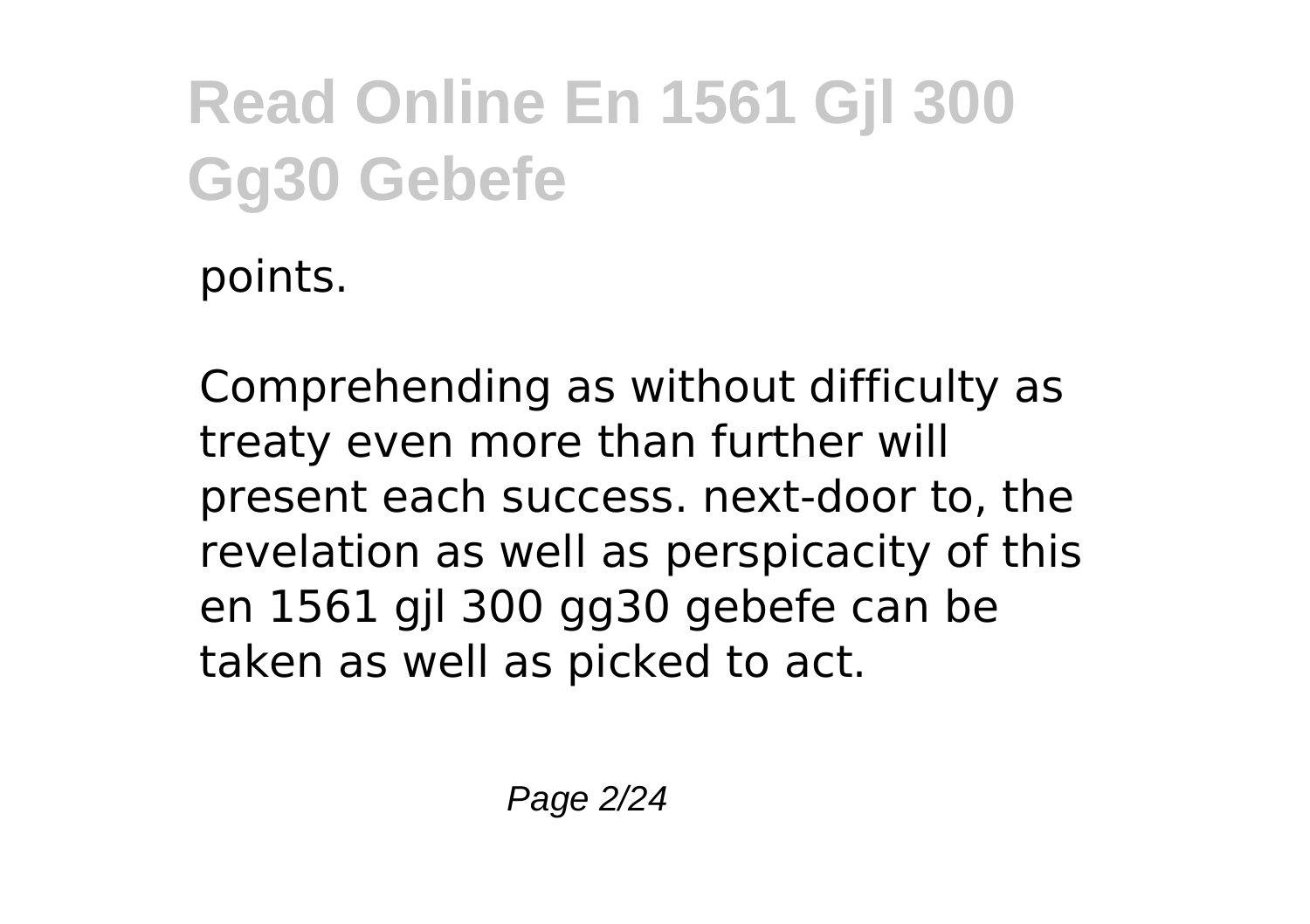Want help designing a photo book? Shutterfly can create a book celebrating your children, family vacation, holiday, sports team, wedding albums and more.

#### **En 1561 Gjl 300 Gg30**

These are the chemical composition, mechanical properties and equivalent grades of cast iron EN-JL1050 (EN-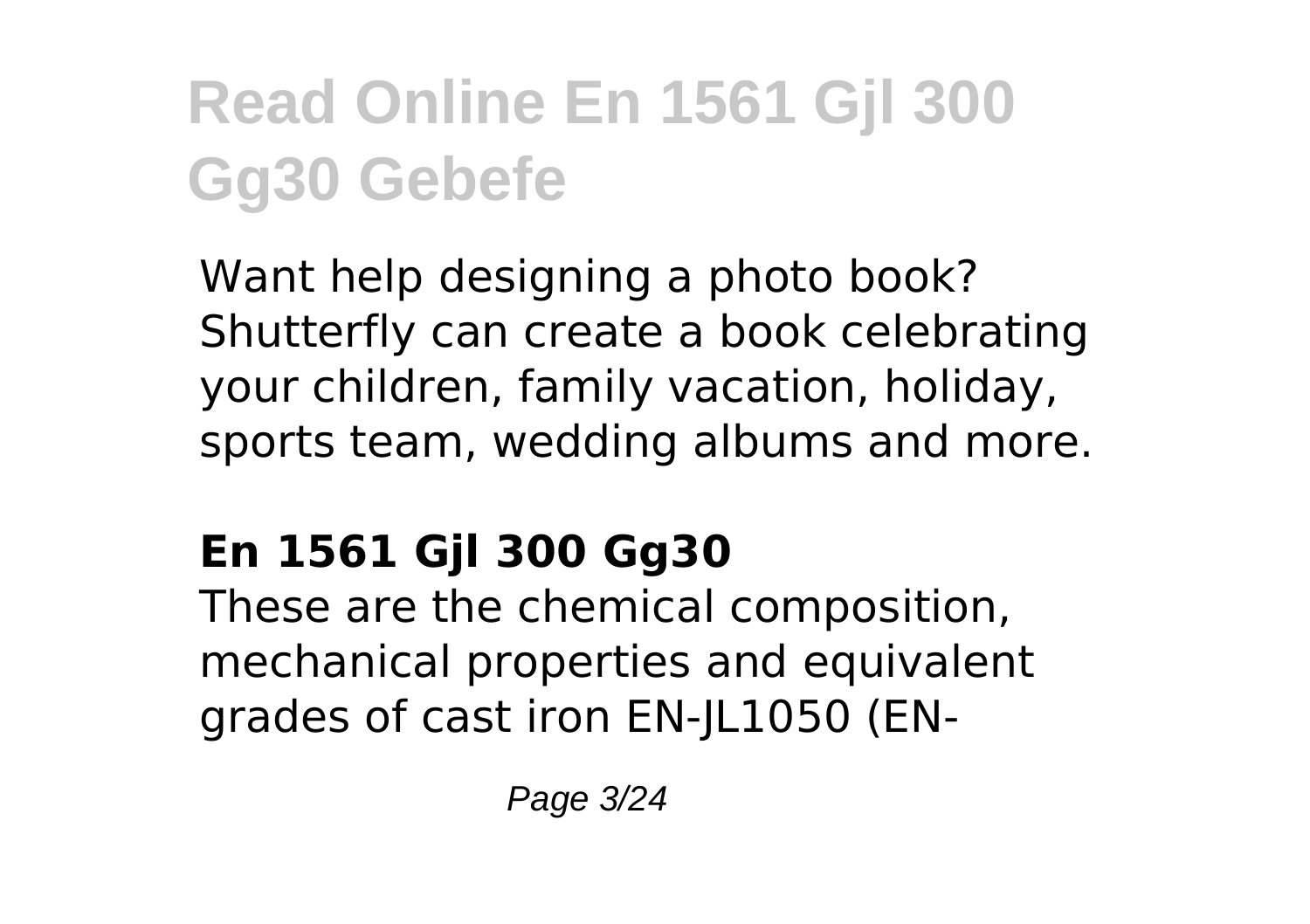GJL-300), including its Tensile Strength, Elongation, Proof strength and Hardness. Chemical composition % of cast iron EN-JL1050 (EN-GJL-300): EN 1561-1997 The chemical composition shall be left to the discretion of the manufacturer

#### **Grey Cast Iron EN-JL1050 and EN-GJL-300**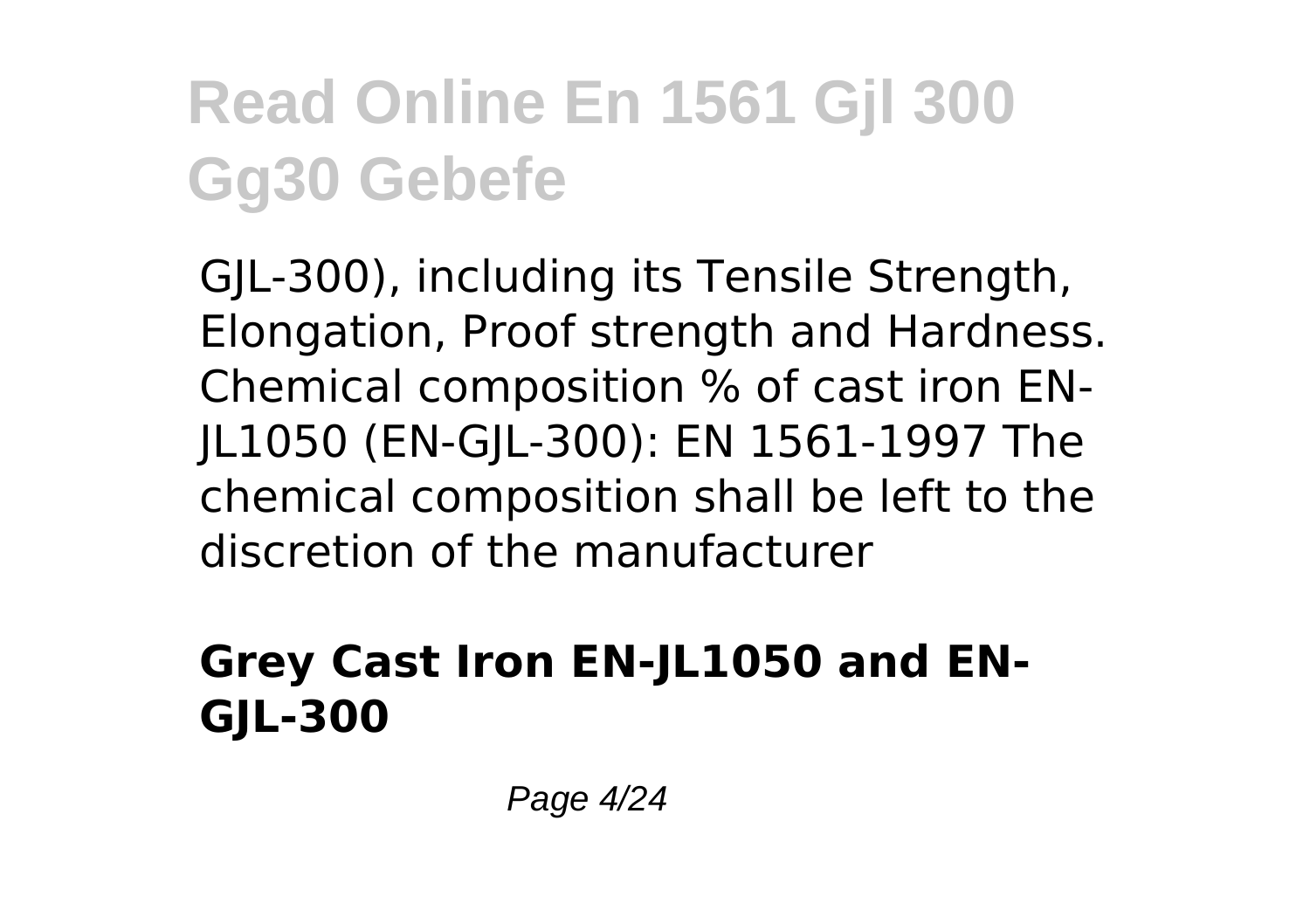See where EN 1561 Grade GJL-300 cast condition falls on the material property chart for Density against Elastic modulus in your materials selection and design process. Our Ashby charts are interactive with more technical data upon clicking. Sign up to get access to this premium feature for free.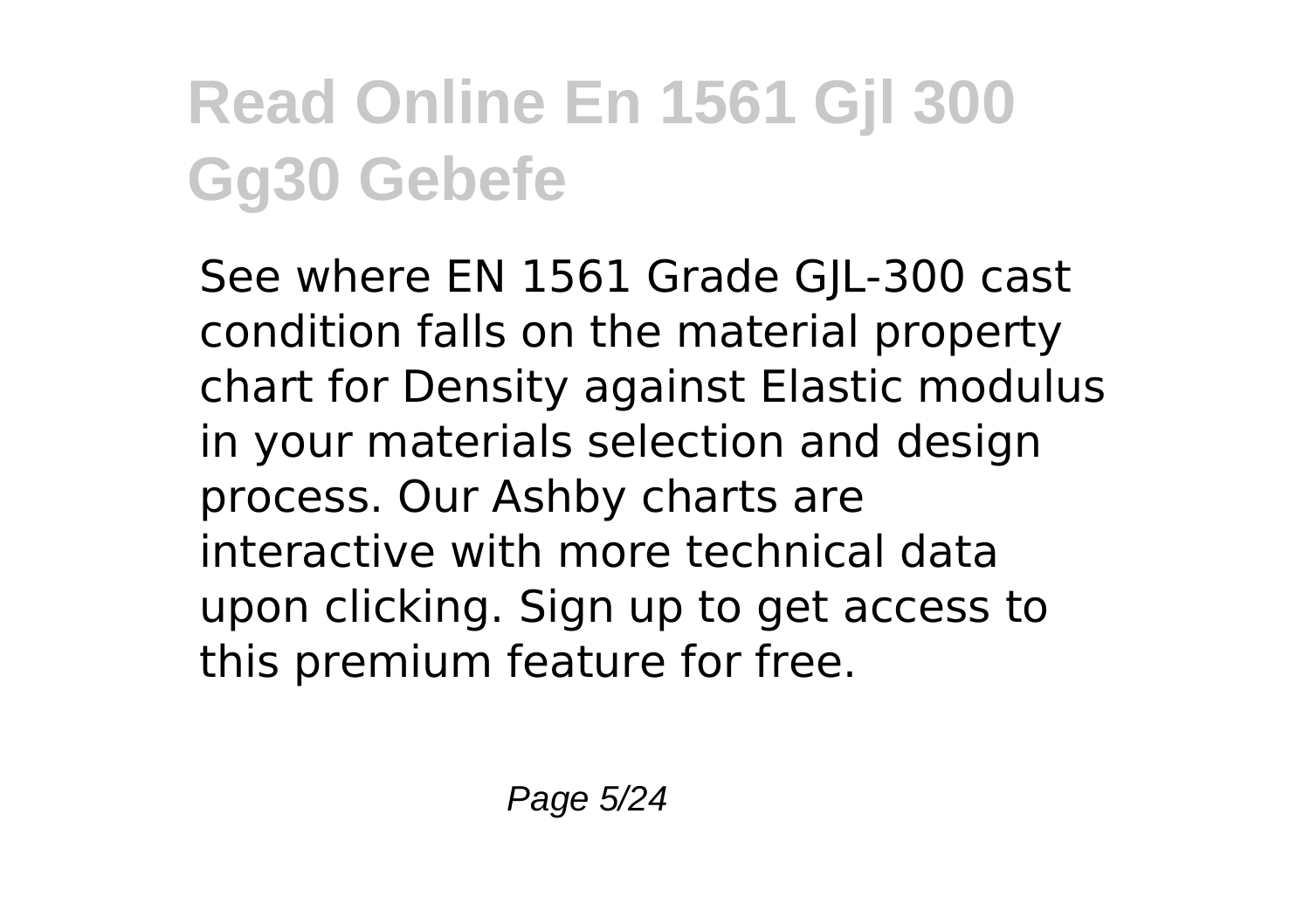#### **EN 1561 Grade GJL-300 cast condition - Cast Iron - Matmatch** Grade 300 Cast Iron - EN-GLJ-300 EN-GJL-300, formerly BS1452 grade 300, grey cast iron supplied in bar form up to 3m in length in rounds, squares and flats. Steel Express supply EN-GJL-300 conforming to EN 1561 from stock throughout the UK. Our grade 300 bar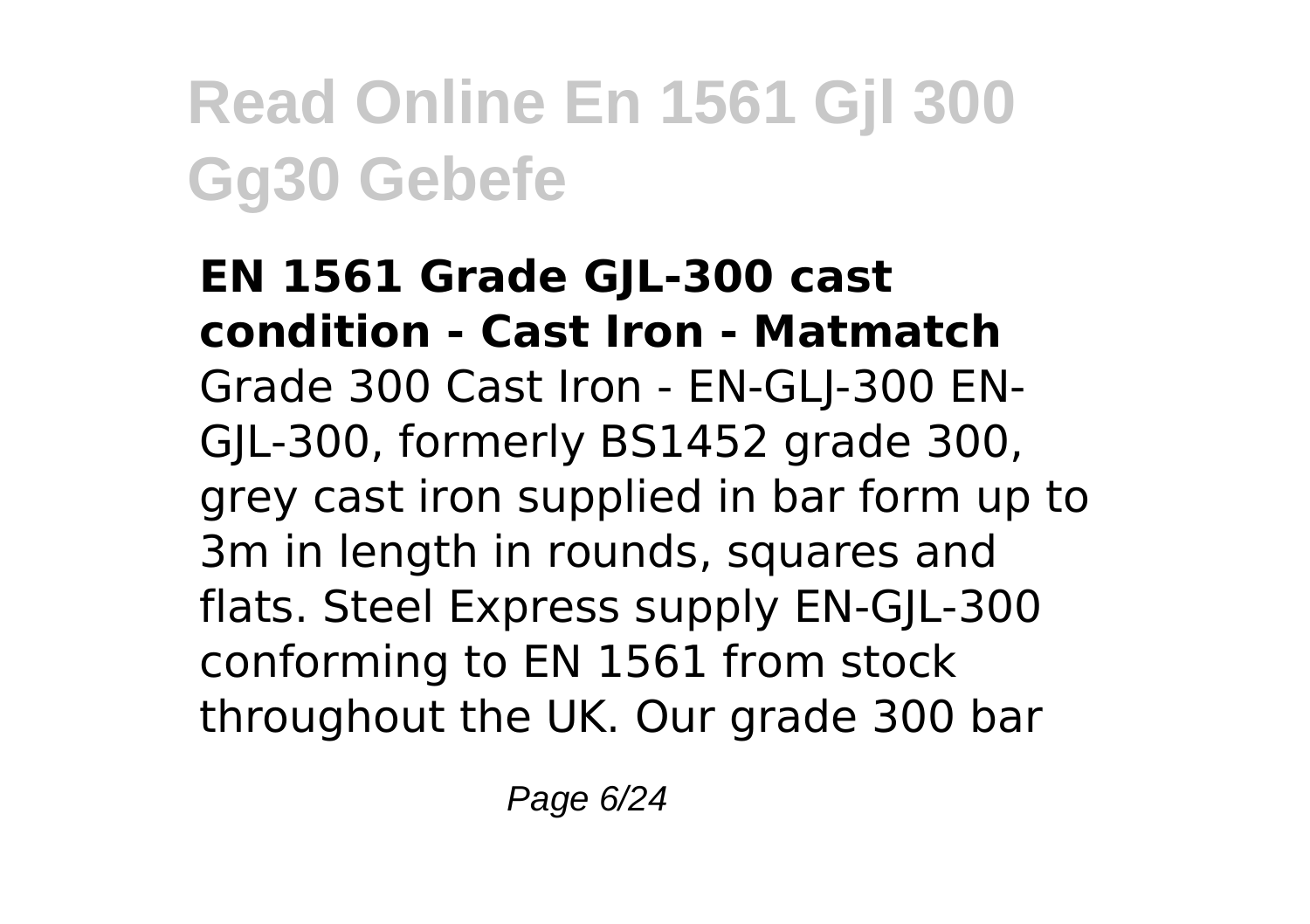can be cut to length as required.

**EN-GLJ-300 - Grade 300 Cast Iron - Steel Express** EN 1561-GIL-300 (GG30) ΠΠΠ ΠΠ ΠΠΠ ΠΠΠ <u>nnnn nn nn nn nnnn nnn nnn nnnnn.</u>  $\Box$  $capacity)$   $\Box$  $\Box$  $\Box$ . GIL-300  $\Box$  $\Box$  (gray cast  $i$ ron)  $\Box$ ,  $\Pi\Pi\Pi\Pi$  2.95~3.45%  $\Pi\Pi\Pi\Pi$ .

Page 7/24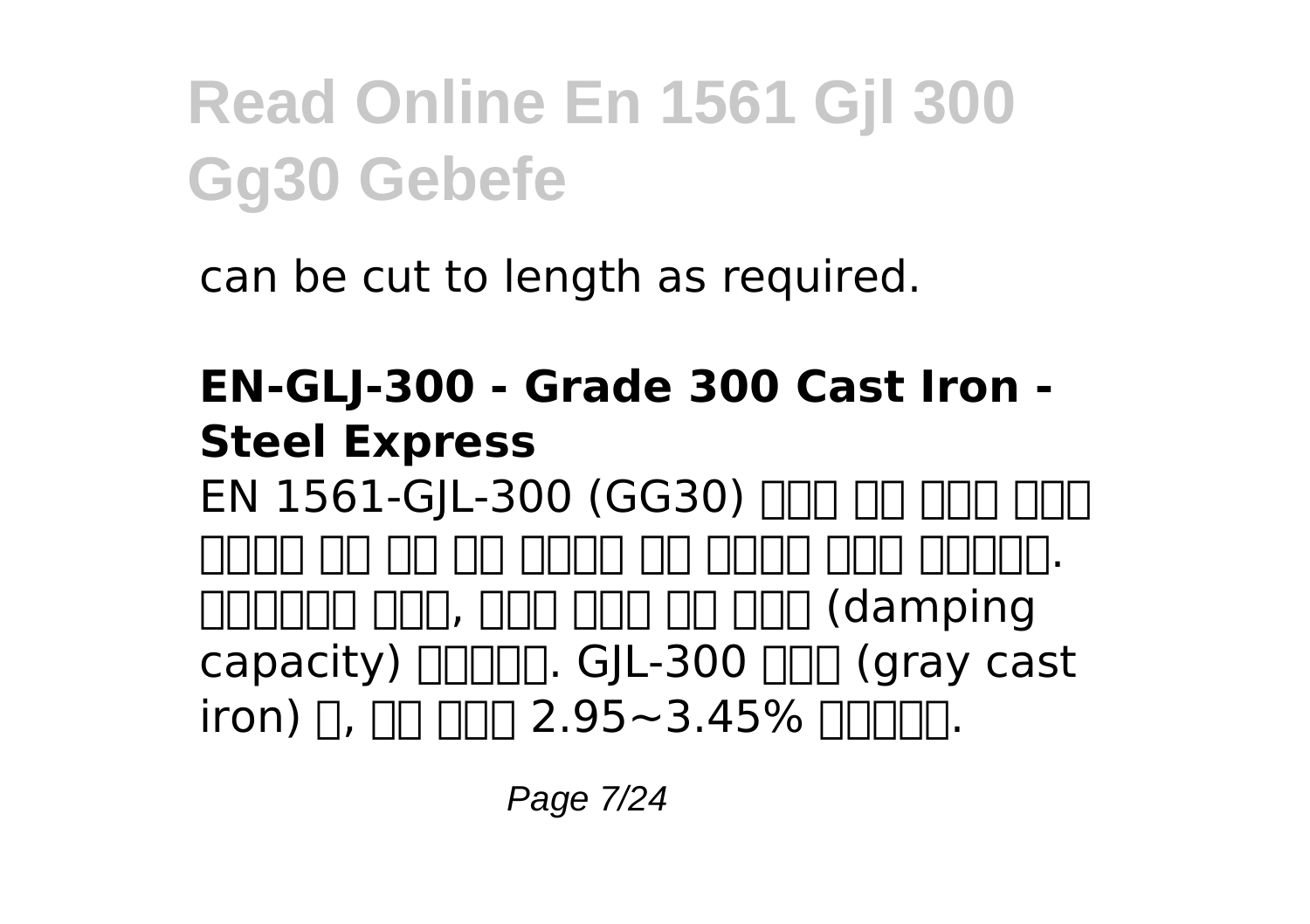#### **EN 1561-GJL-300 (GG30), Gray Cast Iron IIII** EN 1561-GJL-300 (GG30), Gray Cast Iron | NNNN EN 1561-GIL-300 (GG30) NNN NN 군대다 다리다 다리 다리 다리 다디다 다리 다리다 다니다 지대가요. 지지가요이 대한 사람이 대한 감사 보다 (damping capacity) **[100]**. GJL-300 **[100]** (gray cast iron)  $\Box$ ,  $\Pi\Pi\Pi\Pi$  2.95~3.45%

Page 8/24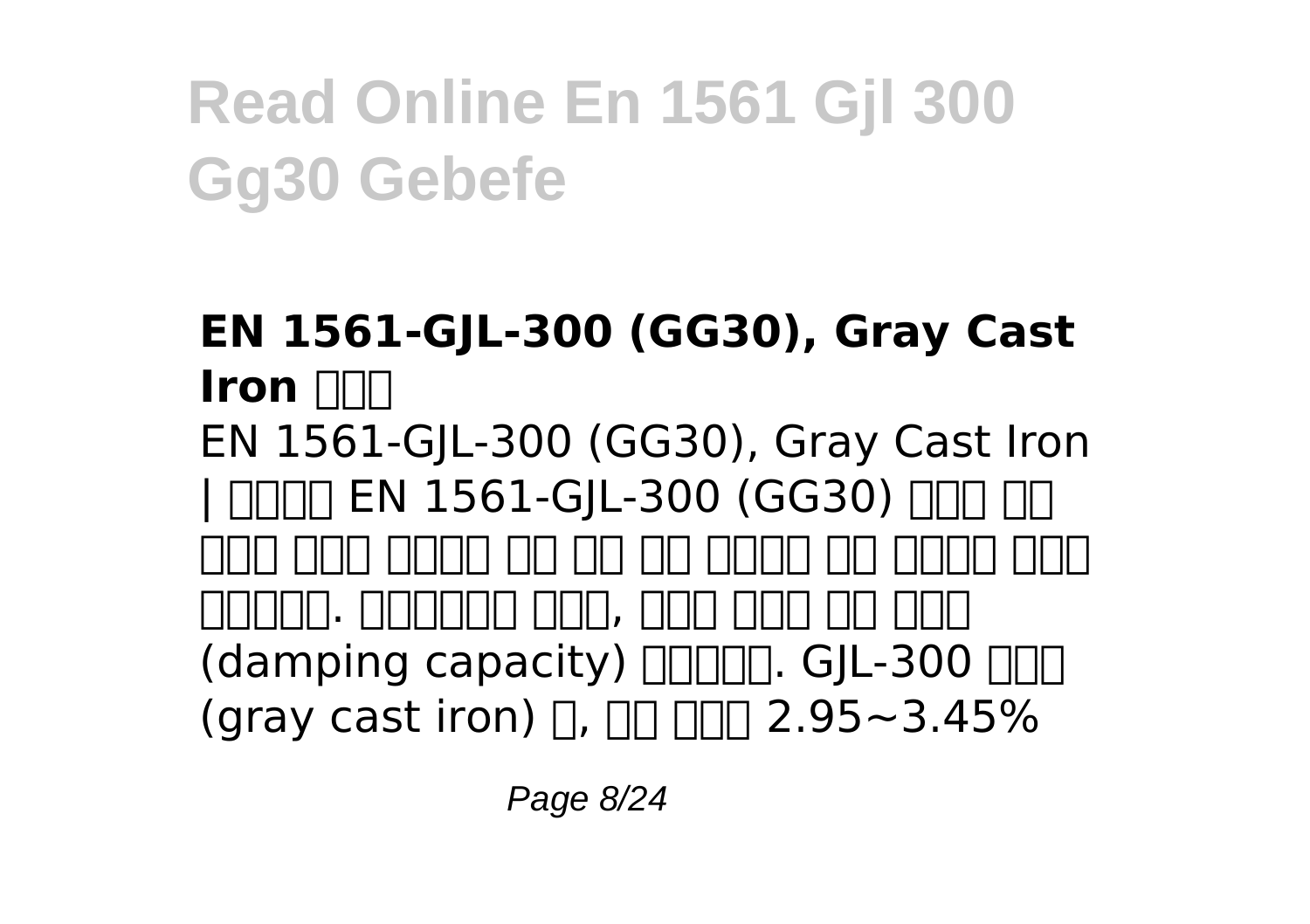

**En 1561 Gjl 300 Gg30 Gebefe catalog.drapp.com.ar** EN 1561-GIL-300 (GG30) ΠΠΠ ΠΠ ΠΠΠ ΠΠΠ 내마모성 응력 제거 풀림 열처리나 다른 열처리가 가능한 재질입니다.  $\Box$ capacity)  $\Box$  GIL-300 nnn (gray cast  $i$ ron)  $\Box$ ,  $\Pi\Pi$   $\Pi\Pi\Pi$  2.95~3.45%  $\Pi\Pi\Pi\Pi\Pi$ .

Page 9/24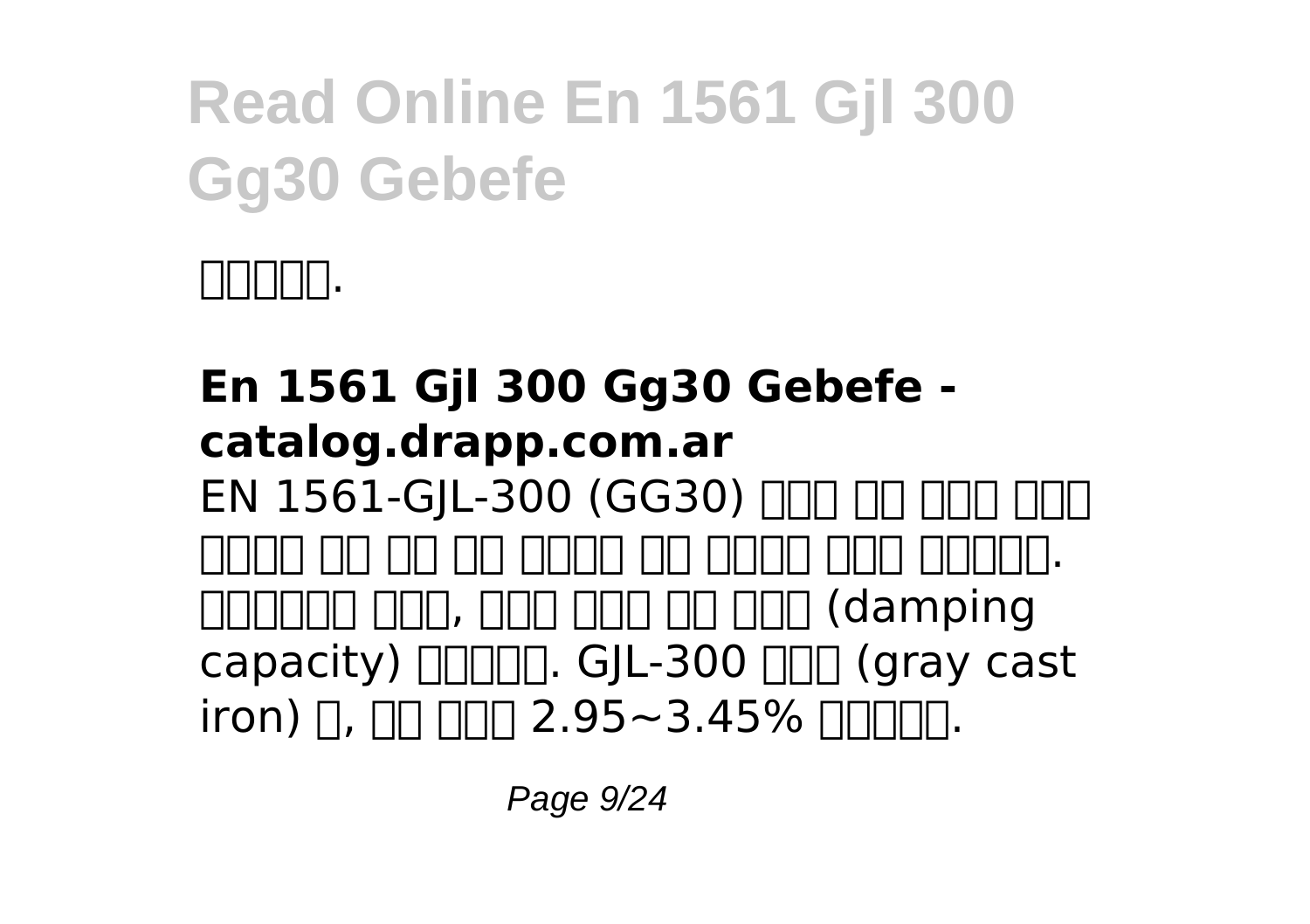#### **EN 1561-GJL-300 (GG30), Gray Cast Iron | NNNN** Chemical composition % of cast iron EN-GJL-300 (EN-JL1050): EN 1561-1997 The chemical composition shall be left to the discretion of the manufacturer New opportunities for buyers!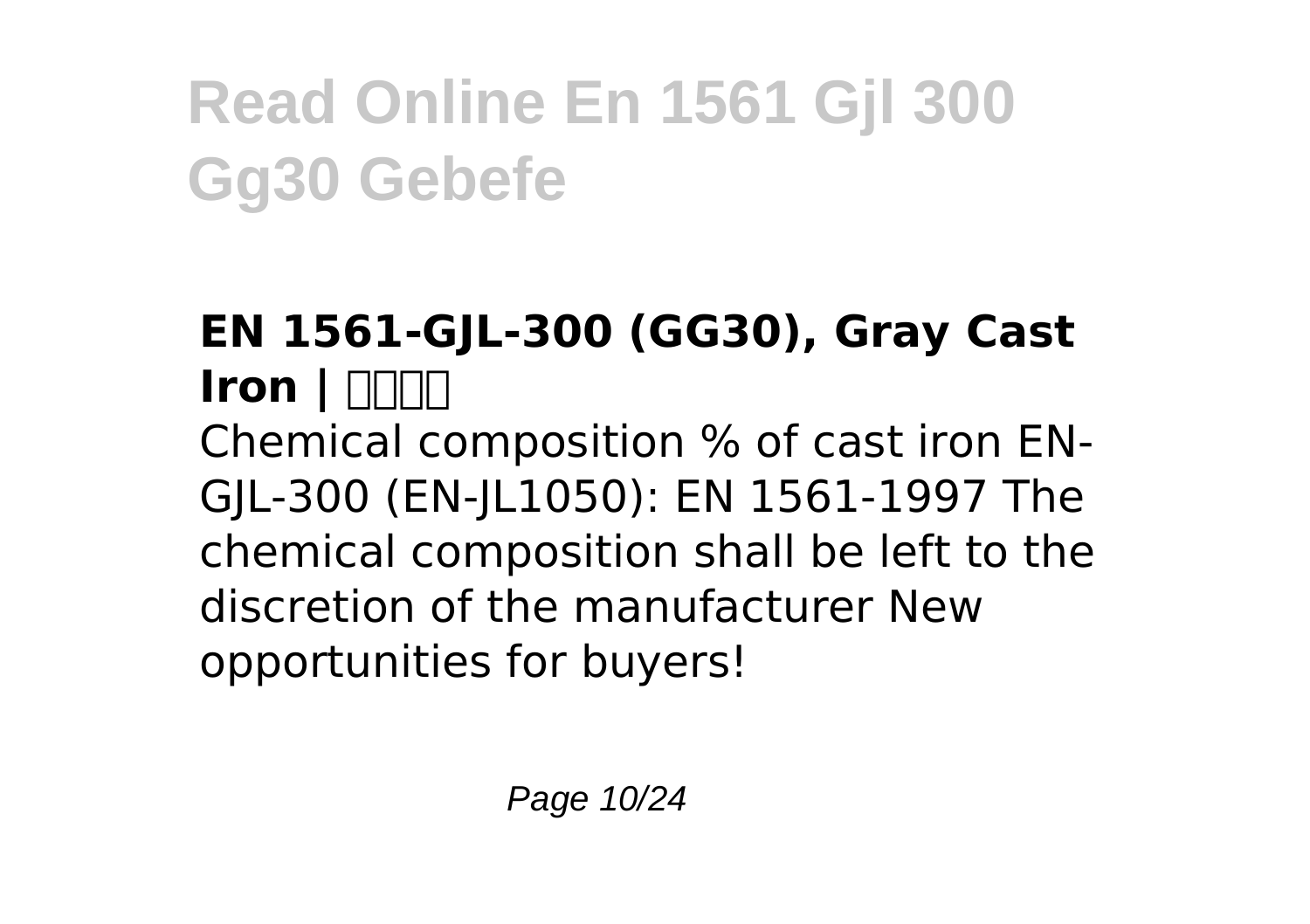#### **EN-GJL-300 / EN-JL1050 - SteelNumber - Chemical ...** DIN/EN : EN-JL-1050 Werkstoff-Nr. : 0.6030 Bezeichnung n. EN : EN-GJL-300 (GG30) \_ Chemische Zusammensetzung (%) C Si Mn P S Cu 2,95 – 3,20 2,10 – 2,40 0,55 – 0,75 0,10 -0,20 0,04 – 0,07 \_ Mechanische Eigenschaften ...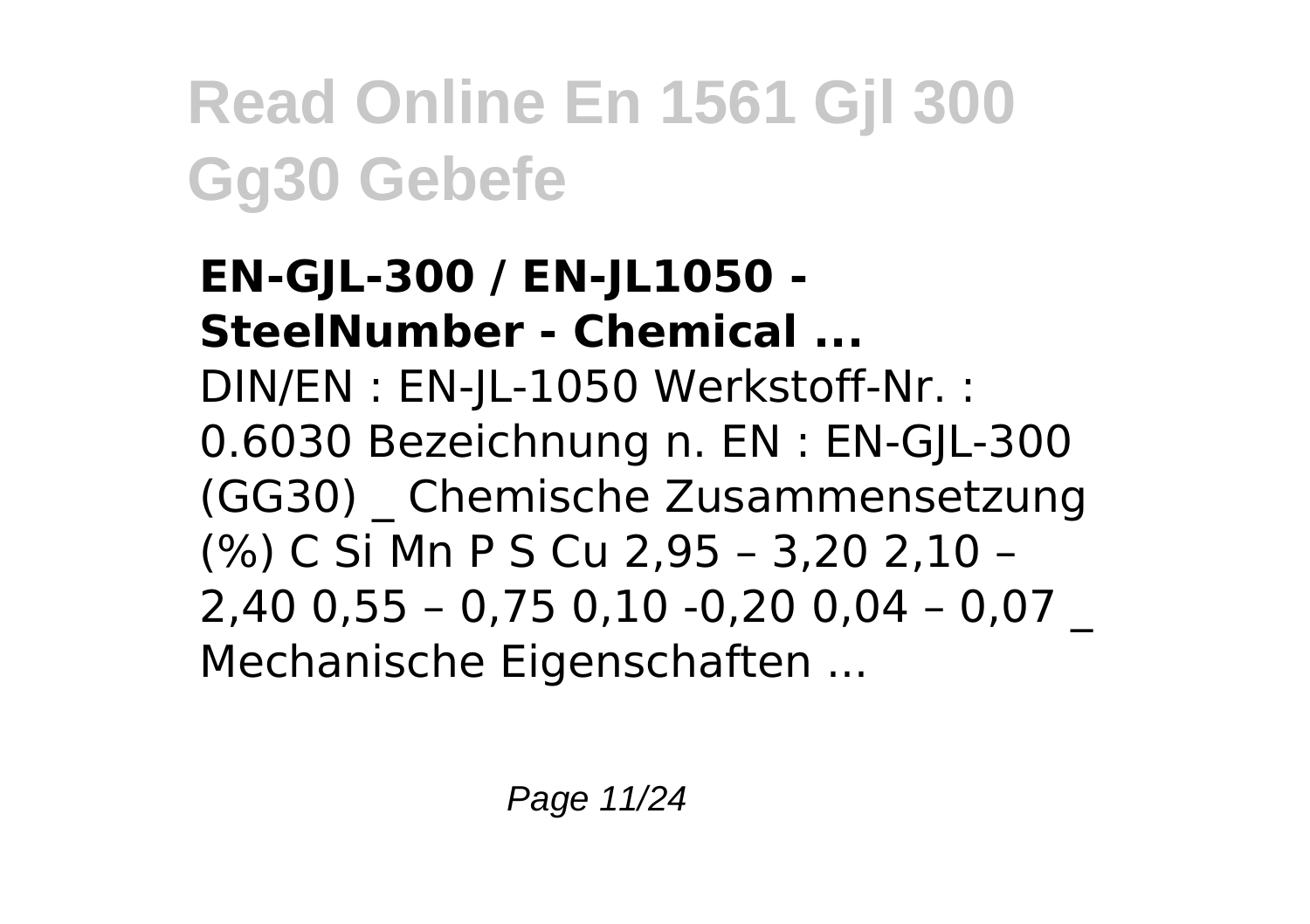#### **Bezeichnung n. EN : EN-GJL-300 (GG30)**

This is a comparison table for the gray iron and ductile iron grades of various standards, including ISO, GB, ASTM, DIN, EN, JIS, UNI, NF, BS, IS, UNF, NBN, AS, SS

**Equivalent grades of gray iron,**

...

Page 12/24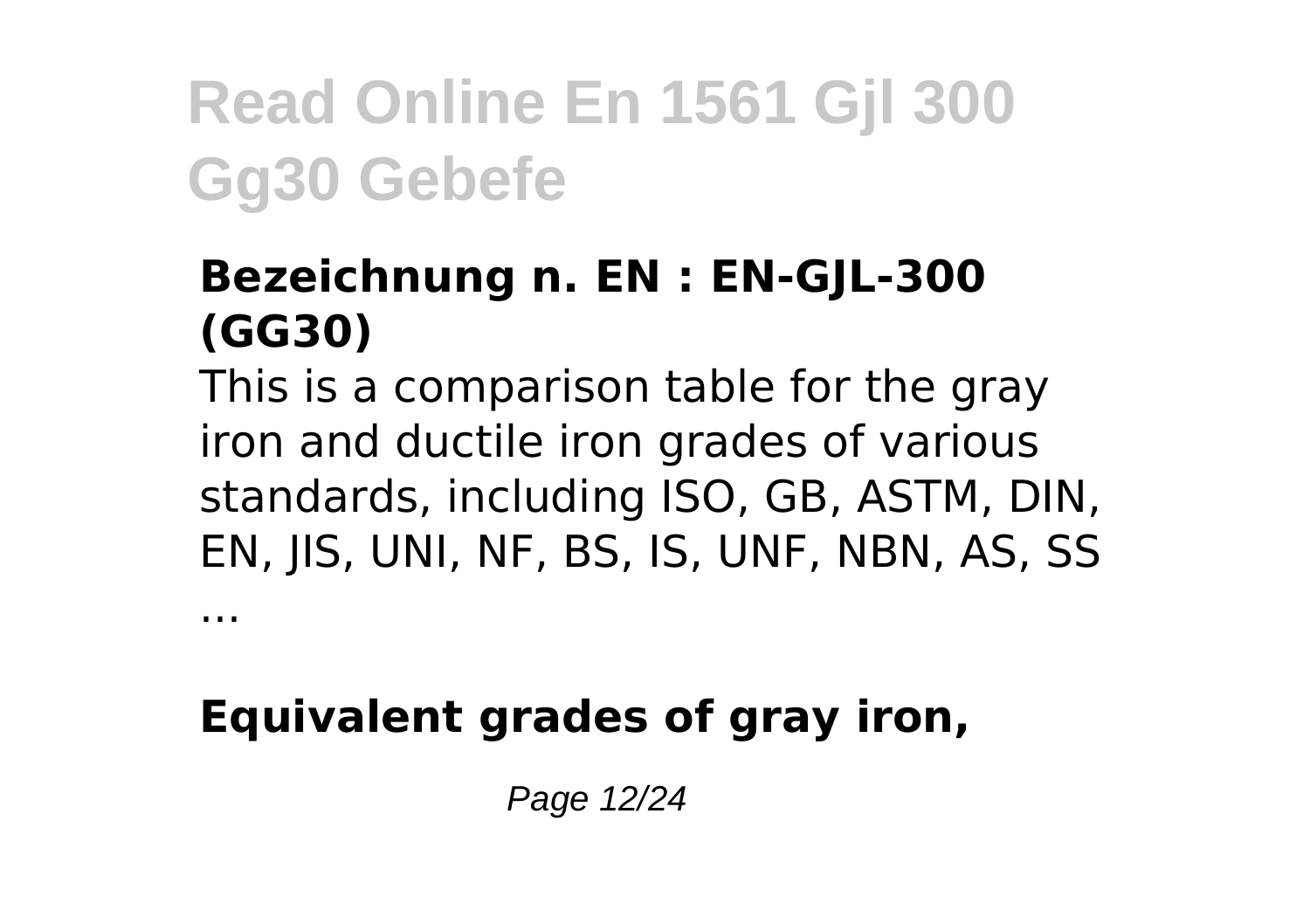#### **ductile iron, sg iron ...**

die wichtigsten Kennwerte nach DIN EN 1561: Werkstoffnummer: EN-JL1020: EN-JL1030: EN-JL1040: EN-JL1050: Werkstoff Kurzzeichen: EN-G|L-150: EN-G|L-200: EN-GJL-250: EN-GJL-300: Sortenbezeichnung Alte Norm DIN 1691: GG 15: GG 20: GG 25: GG 30:

Grundgefüge: ferritisch-perlitisch: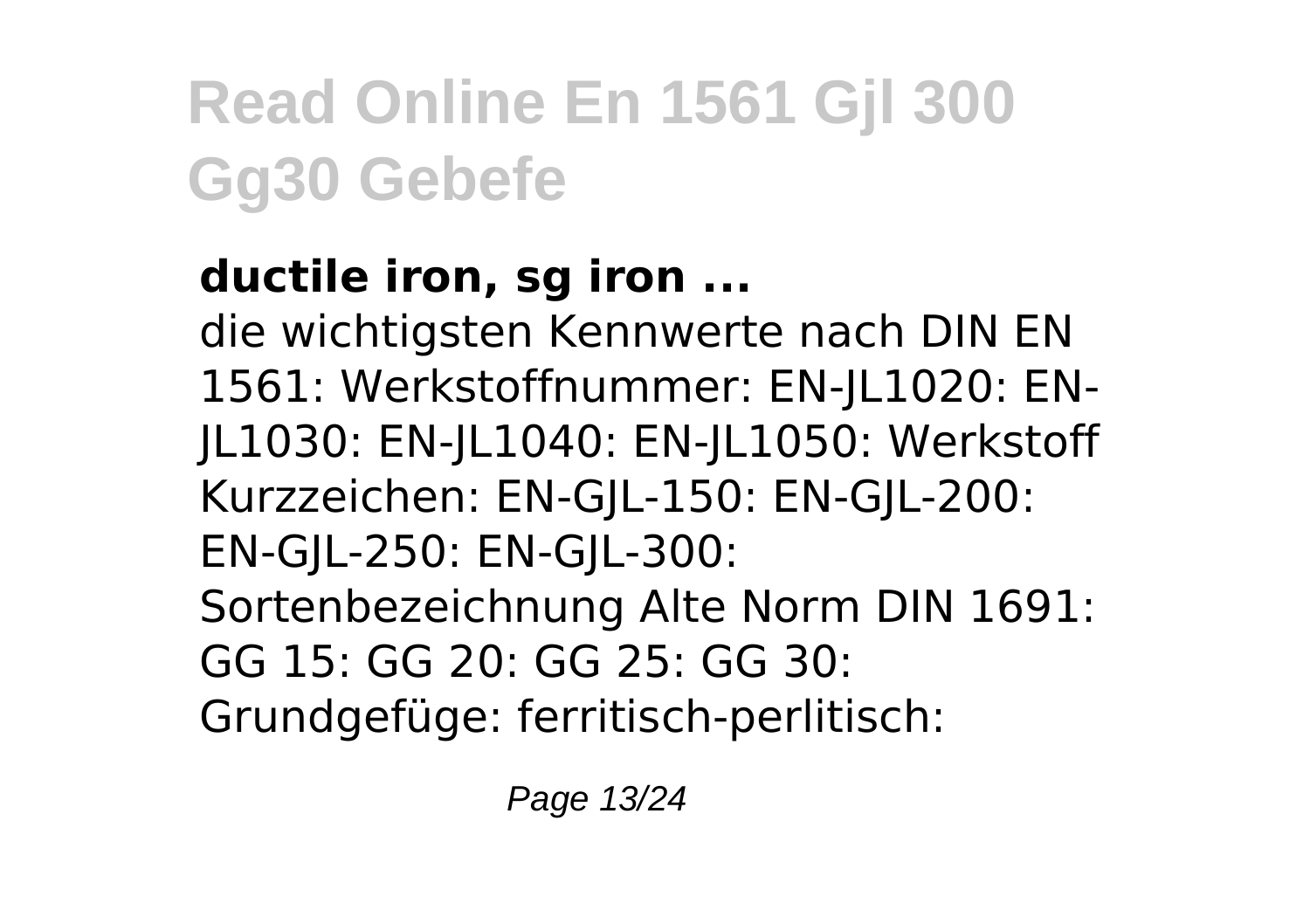perlitisch: Graphitform: lamellar: Zugfestigkeit R m (N/mm 2) 150 ...

#### **Eisenguss DIN EN 1561, Gusseisen Kennwerte - Gusseisen mit ...**

en-gjl-300 Fertigung nach DIN-EN-1561: 2012-01 Bei der Gusseisen-Sorte EN-GJL-300 – Gusseisen mit Lamellengraphit – handelt es sich um einen Werkstoff mit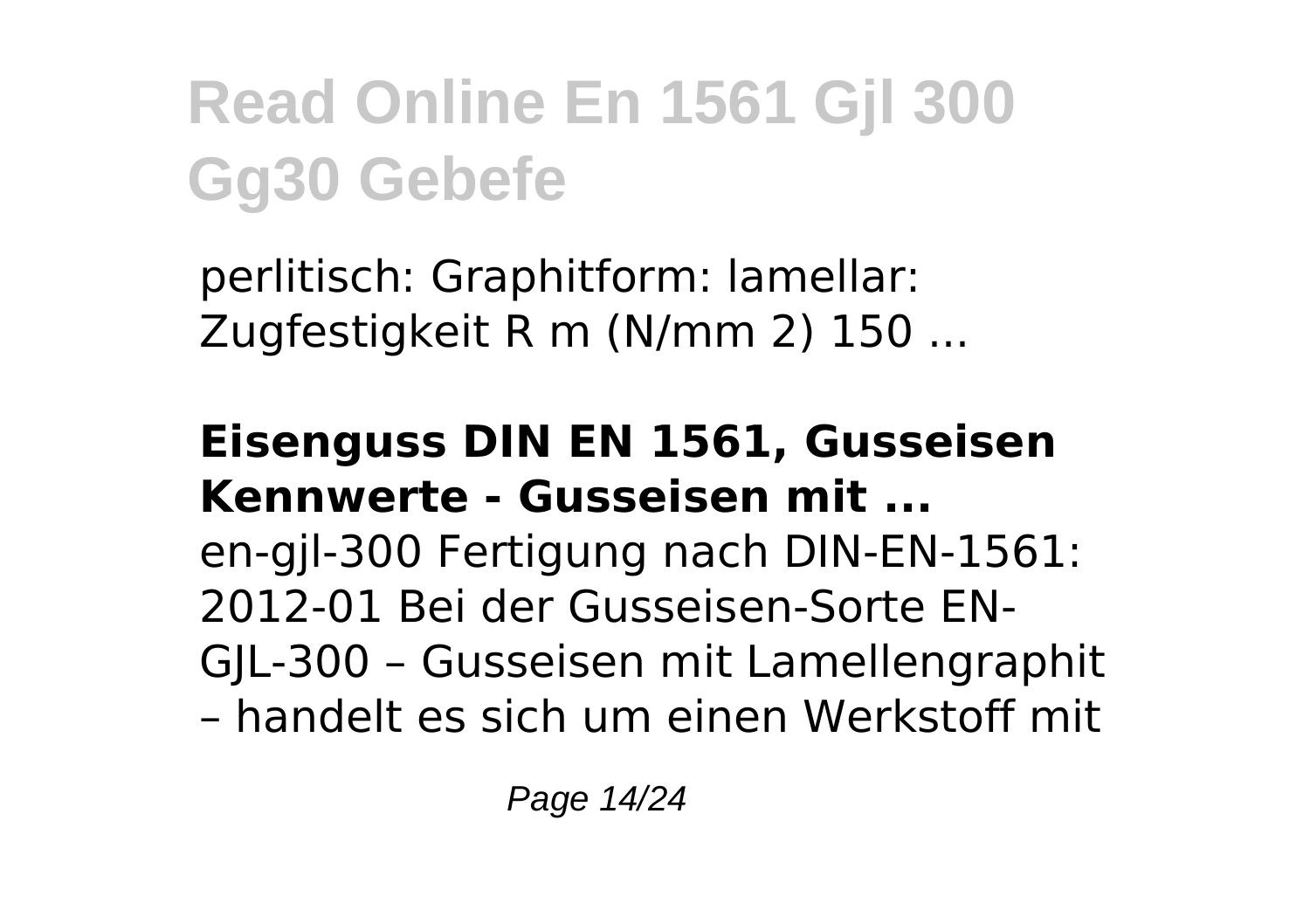hoher Wärmeleitfähigkeit, hervorragenden Dämpfungseigenschaften und guter Formsteifigkeit.

#### **EN-GJL-300 – Gusseisen-Sorte - Dossmann Eisengiesserei** UNI EN 1561 Spessore medio del getto 7,5 – 15 mm UNI ISO 185 DIN 1691

Page 15/24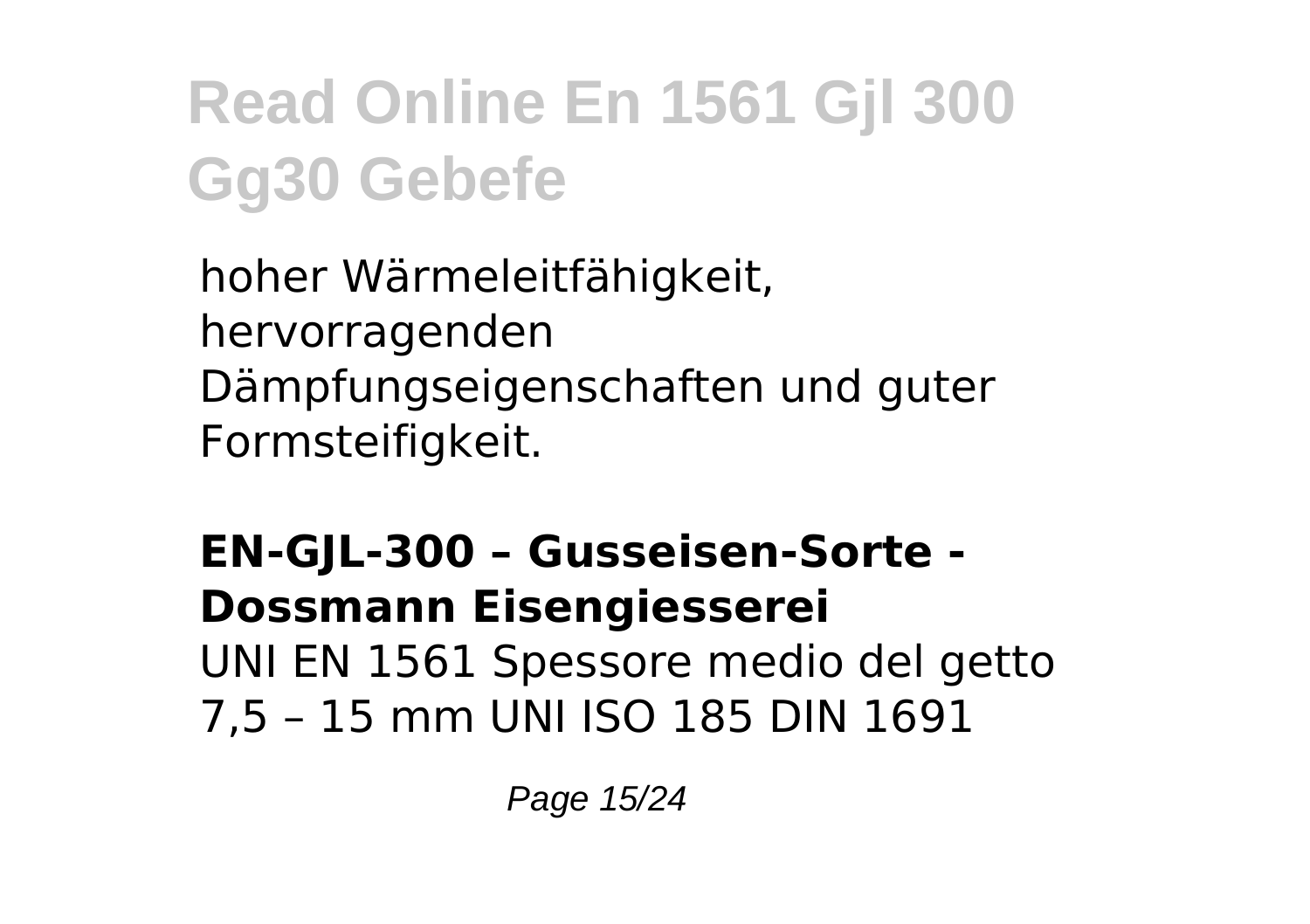CODICE MATERIALE RESISTENZA A TRAZIONE provetta colata a parte N/mmq Durezza (HB) CODICE MATERIALE CODICE MATERIALE EN-GJL-100 -- G100 GG10 EN-GJL-150 150 185 G150 GG 15 EN-GJL-200 200 205 G200 GG 20 EN-GJL-250 250 220 G250 GG 25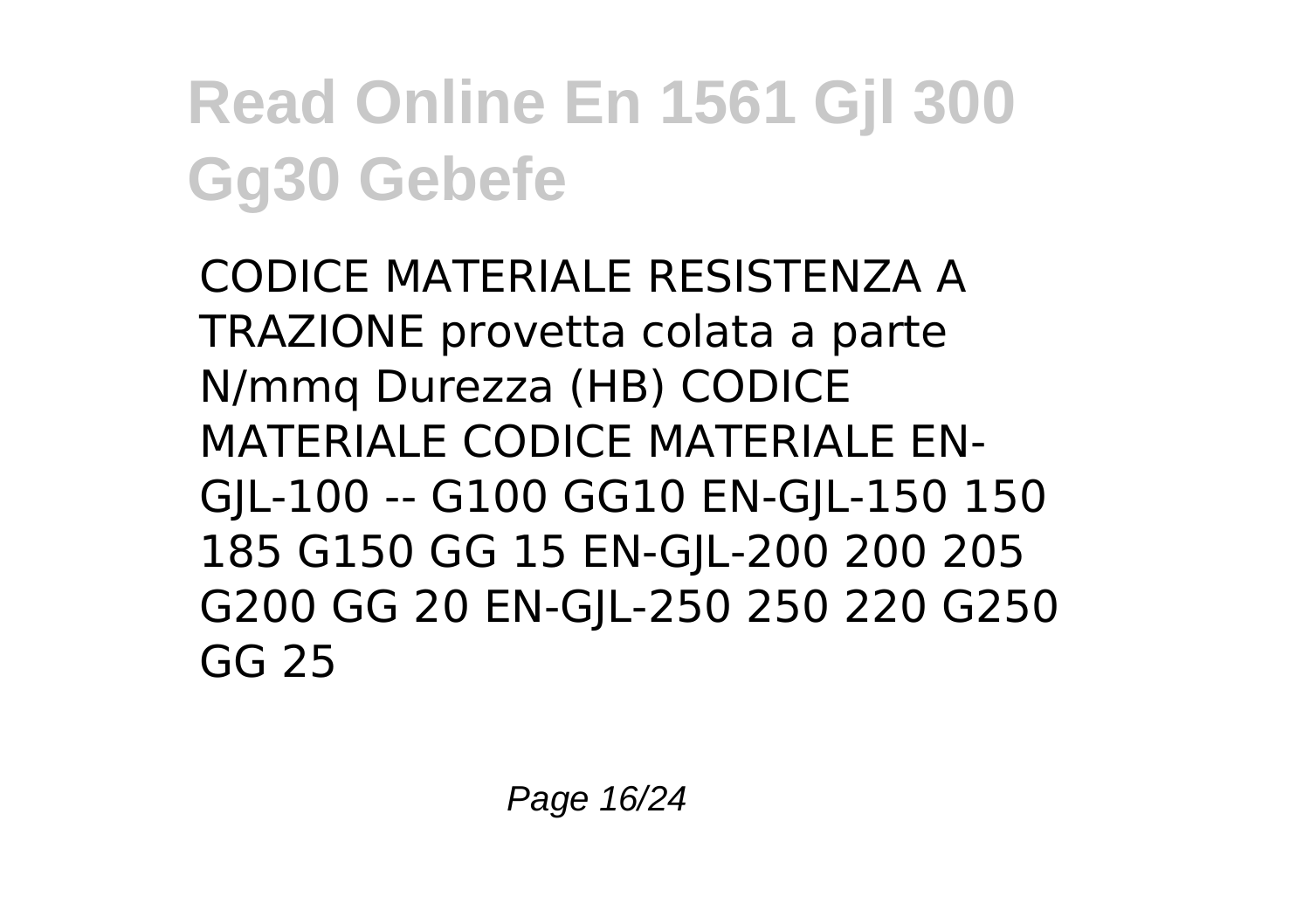#### **TABELLE TECNICHE COMPARATIVE DELLE GHISE**

Created Date: 2/1/2017 10:27:39 AM

#### **gebefe.ch - Home**

EN(-1561)-GJL-300 (GG30) Continuously Cast Spheroidal Graphite Iron CharacteristicsEN-GJL-300 is alloyed to achieve the properties, giving excellent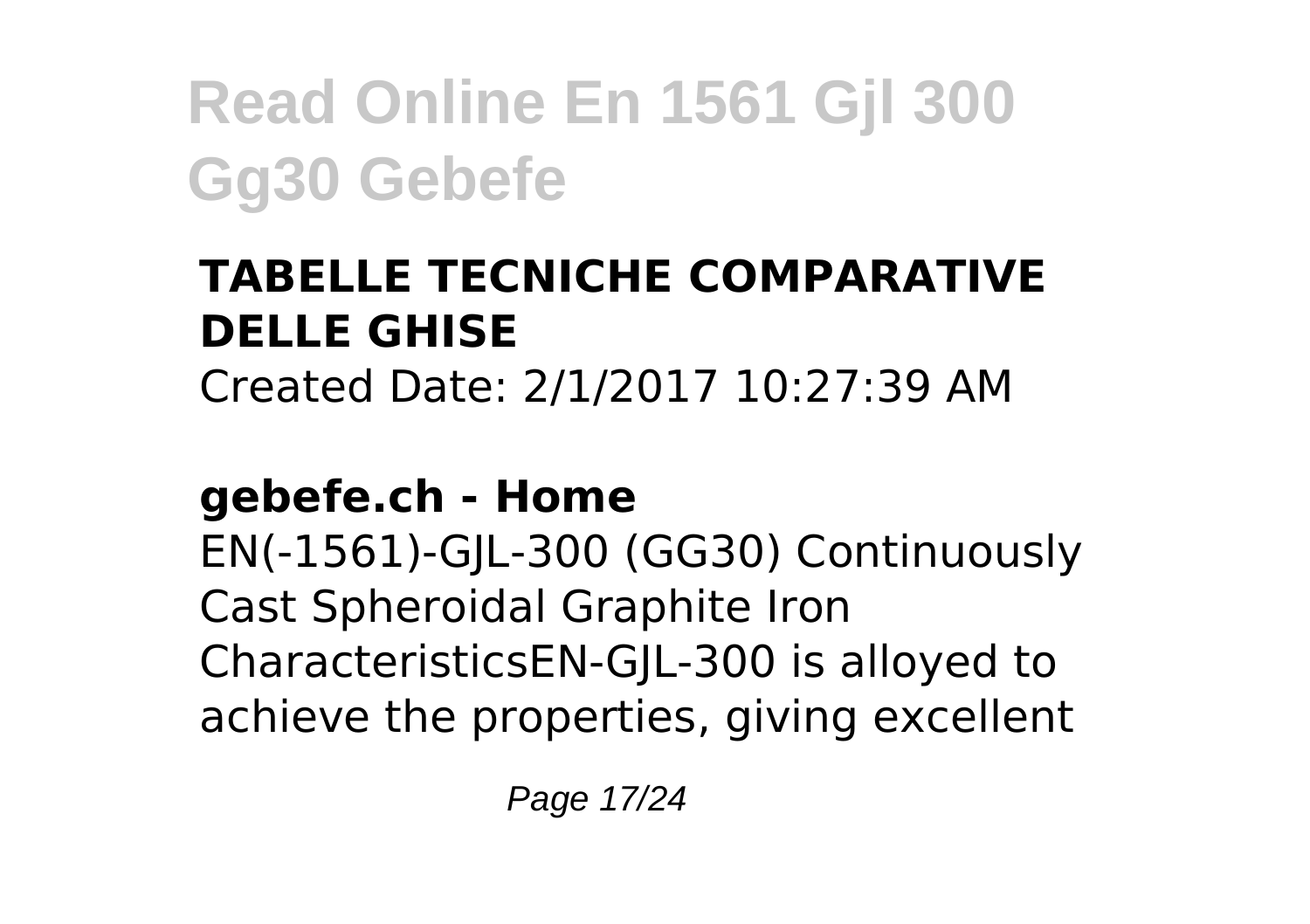wear resistance,strength & heattreatment response compared to EN-GJL-200 and EN-GJL-250,while still possessing reasonable machinability and an excellent surface finish.

#### **EN-GJL-300 | Heat Treating | Alloy | Prueba gratuita de 30 ...** EN-GJL-150 EN-GJL-200 EN-GJL-250 EN-

Page 18/24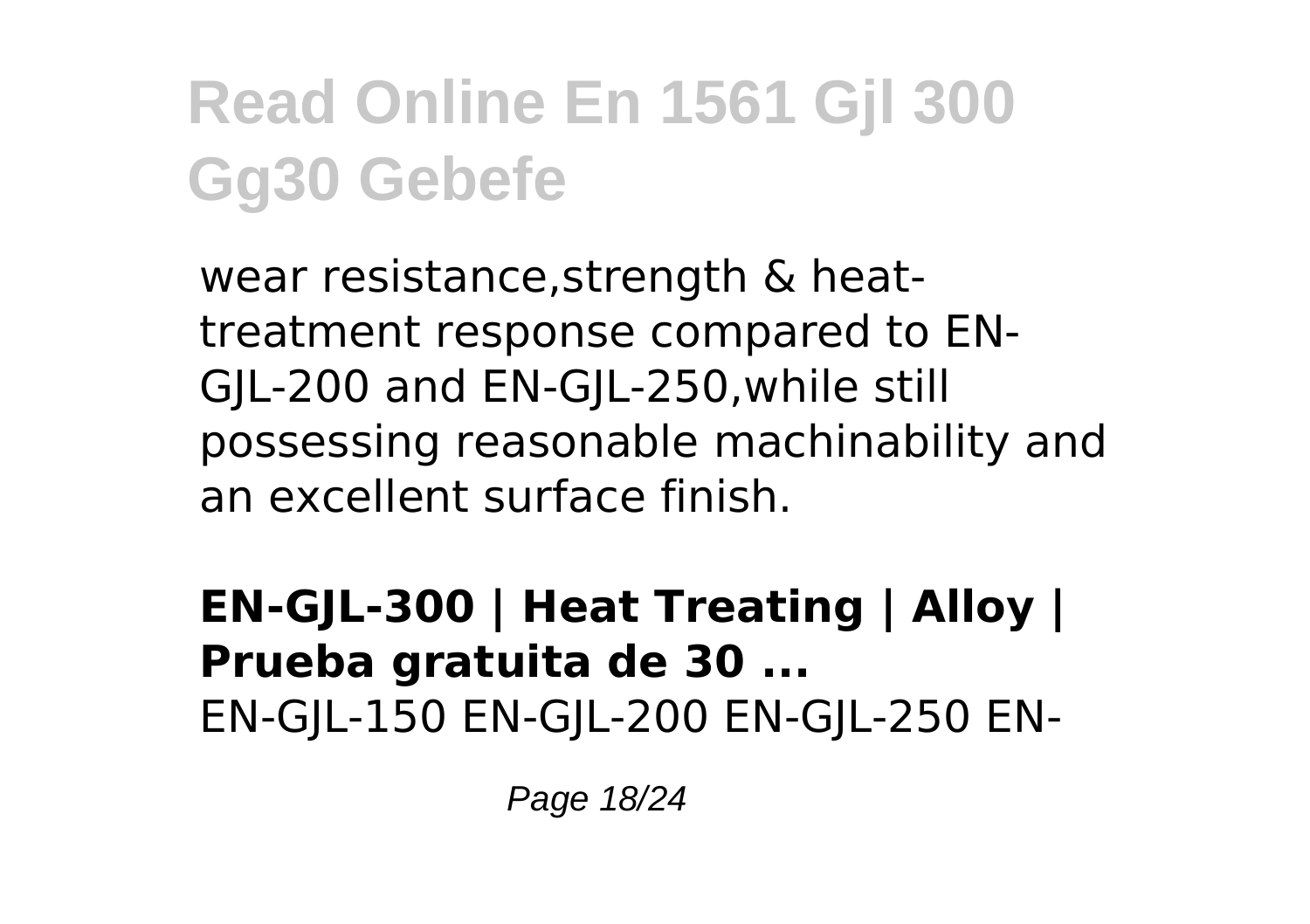GJL-300 EN-GJL-350 GG-15 GG-20 GG-25 GG-30 GG-35 Zugfestigkeit Rm min. N/mm² 150-250 200-300 250-350 300-400 350-450 ... Europa-Norm DIN EN 1561 Bezeichnung nach DIN 1691 Werkstoffkenndaten - Grauguss Gusseisen mit Lamellengraphit. Author: ronny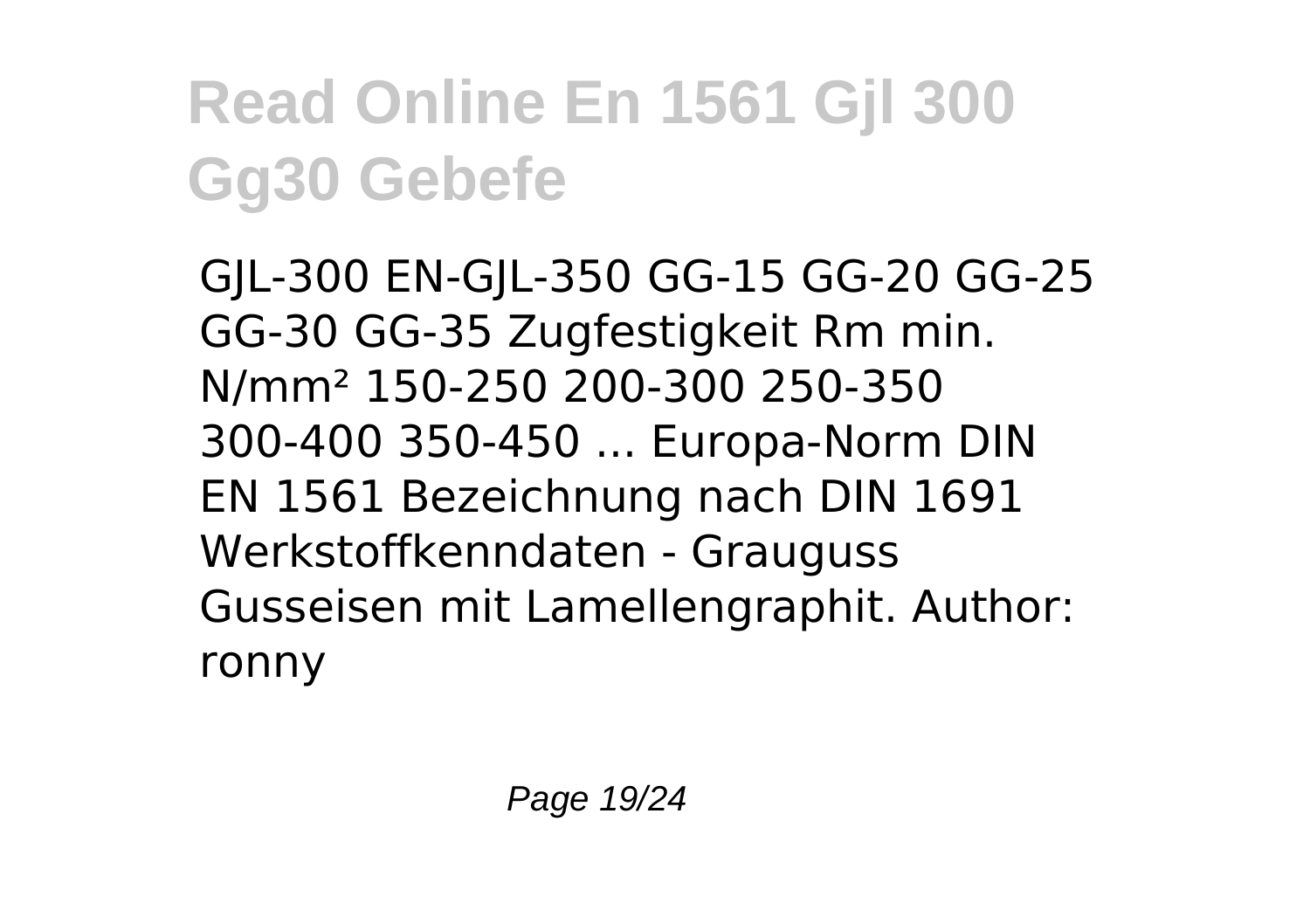#### **Werkstoffkenndaten - Grauguss Gusseisen mit Lamellengraphit** EN GJL 300 offers excellent wear resistance and is a heat treatable cast iron grade. It is readily machineable in its supply condition giving an excellent machined finish. We welcome export enquiries for cast iron bar. Contact our sales office and consult our shipping

Page 20/24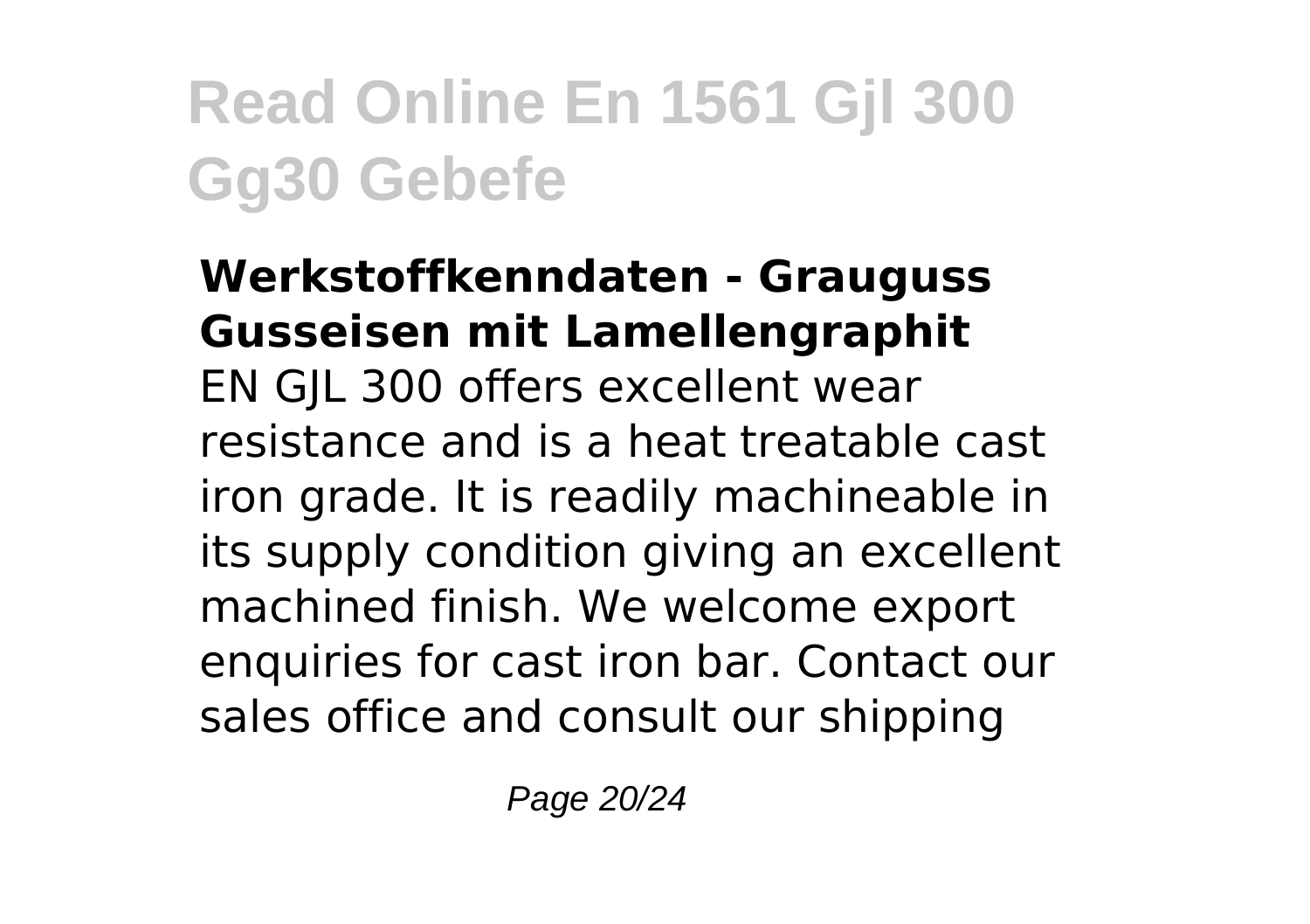policy for further details. Related Specifications BS EN 1561 EN16482 DIN 1691 GG30 ISO 185 300

#### **EN GJL 300 Cast Iron westyorkssteel.com**

Elcas BV - Stocklist (sizes) rectangles cast iron in the following alloys: EN-GJL-250, EN-GJL-300, EN-GJL-350, EN-

Page 21/24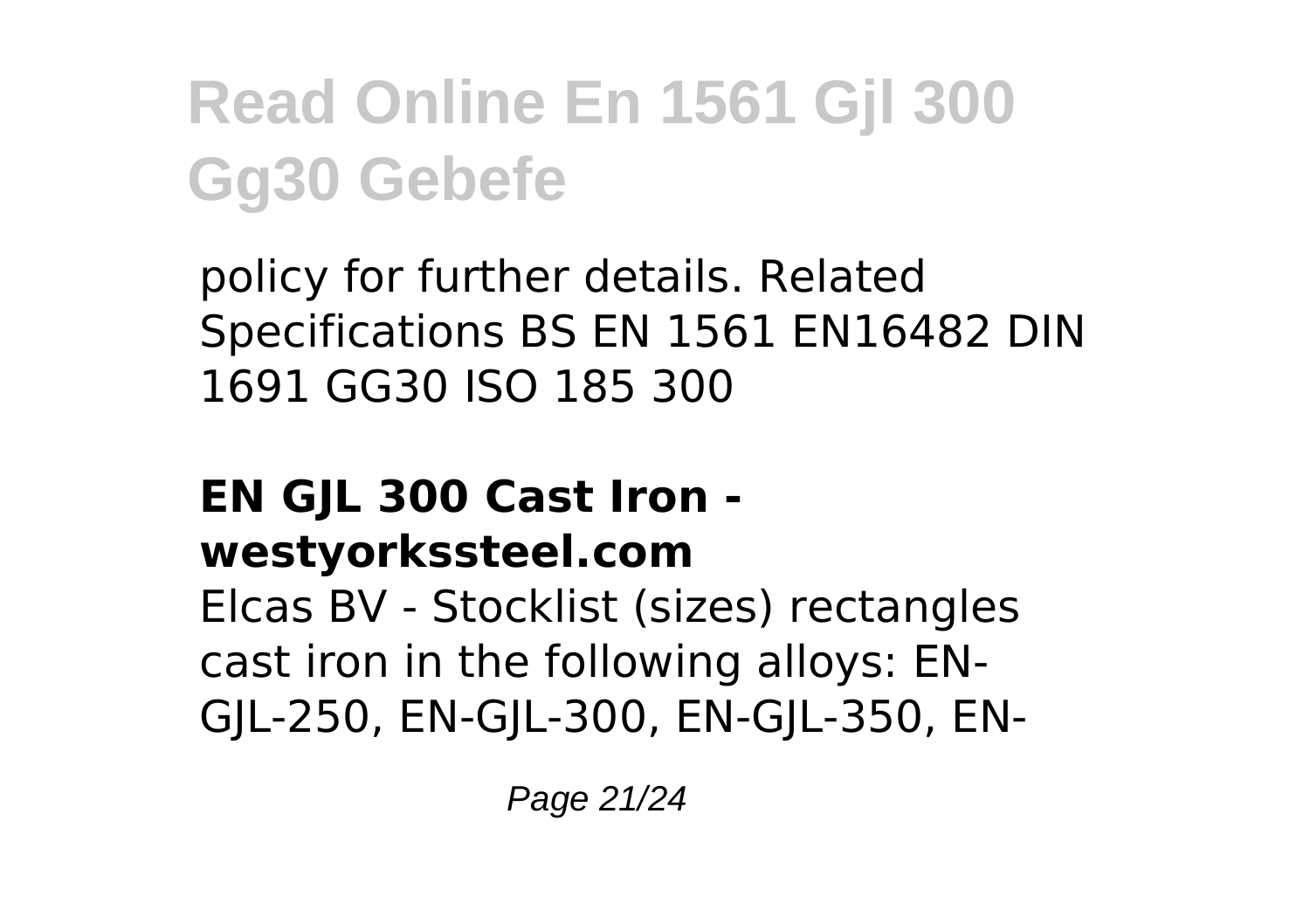GJS-400-15, EN-GJS-500-7, EN-GJS-600-3, GG25, GG30, GG35, GGG40, GGG50, GGG60 volgens EN1561, EN1563, DIN1691 and DIN1693.

#### **Elcas BV - Cast iron**

**Square/Rectangle**

Wir fertigen EN GJL 150-300 nach DIN EN 1561. GJL - Hohe Verschleißfestigkeit bei

Page 22/24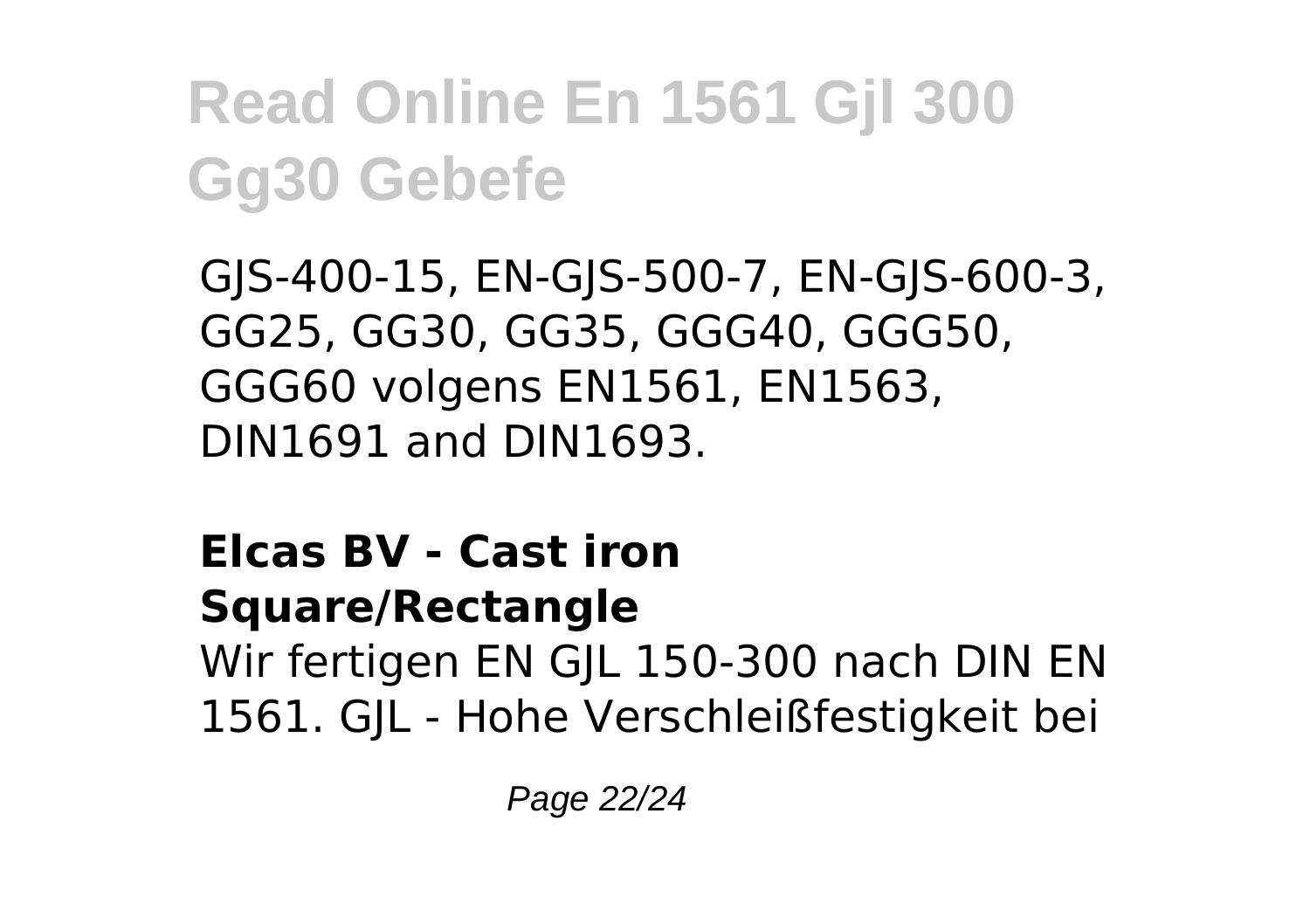guter Wärmeleitfähigkeit. Gusseisen mit Lamellengraphit (aufgrund der grauen Bruchfläche auch Grauguss genannt) ist der am häufigsten verwendete Gusswerkstoff der Welt.

Copyright code:

Page 23/24